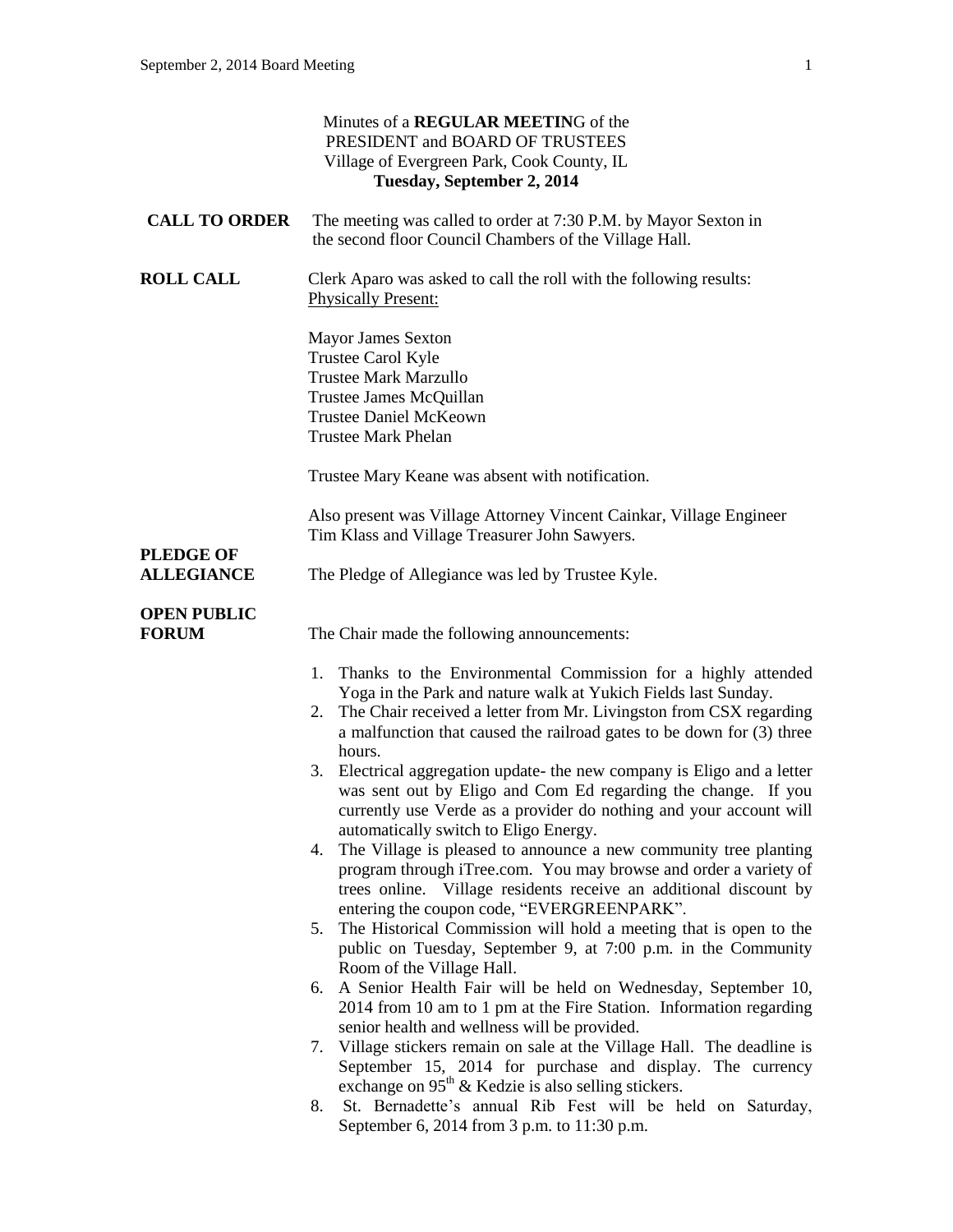- 9. Most Holy Redeemer 5K Raider Run is scheduled for Thursday, September 11, 2014 commencing at 6:00 p.m.
- 10. First National Bank of Evergreen Park will be hosting a Fall Fest in the bank parking lot on Saturday, September 13, 2014 from 11-3. This is a free event with music, food, face painting, children's games and petting zoo and much more.
- 11. The Evergreen Park Recreation Dept. Candlelight Theatre presents The Broadway Melody (a musical comedy variety show) on Saturday, September 13, 2014 at 7:00 p.m. at the Senior Center. Tickets available at the Community Center.
- 12. The Village of Evergreen Park will host the annual Hot Rod Classic Car Show at Yukich Field on Friday, September 19, 2014 from 3-10 p.m. Registration available at the Village Hall and on the village website. Proceeds benefit Christmas Without Cancer Charity.
- 8. Evergreen Park Community High School's Homecoming Parade is on Friday, September 19, 2014. Dr. Hart will be honored for her 13 years of administrative leadership at EPCHS.
- 9. Farmers Market continues on Thursdays from 7:00 am-1:00 pm at Yukich Fields.

10. Freedom Isn't Free 5K Run is on October 29, 2014 with proceeds to benefit military veterans.

# **OPEN PUBLIC**

**AUDIENCE** Helen Cuprisin, 9200 Block of Homan, stated she could not attend Governor Quinn's press conference on Saturday and asked the purpose of the grant and the amount. The Chair explained through Senator Bill Cunningham and State Rep. Kelly Burke and Governor Quinn \$500,000 grant monies were promised to finish the park at 91st Street. There will be a farm planting area and horses for animal therapy for special needs children are planned. An additional \$200,000 was given for street repairs. Another \$25,000 is being given for new park equipment.

> Ms. Annette Smith, 9600 S. Pulaski, questioned the apartments near the vacant lot on  $96<sup>th</sup>$  & Pulaski. She claimed some of the residents are smoking cannabis and breaking the law. She added she has filed complaints with the Police Department. The Chair suggested she call 911 whenever she sees anything suspicious. He also directed Deputy Police Chief O'Dowd in attendance to meet tonight with Ms. Smith regarding this issue.

> Mr. Chris Trzeciak, 9100 Block of Trumbull Avenue, Chairman of the Evergreen Park School Board District 231, stated he has sent a letter to officially invite the Mayor and the Board to participate in discussions regarding the replacement for Evergreen Park High School Superintendent Beth Harte. Dr. Harte will retire at the end of this school year.

### **REGULAR**

**AGENDA** Motion by Trustee Kyle second by Trustee Phelan to waive the reading of the minutes of the August 18, 2014 Regular Meeting by the President and Board of Trustees and approved as presented was passed by unanimous voice vote and so ordered by the Chair.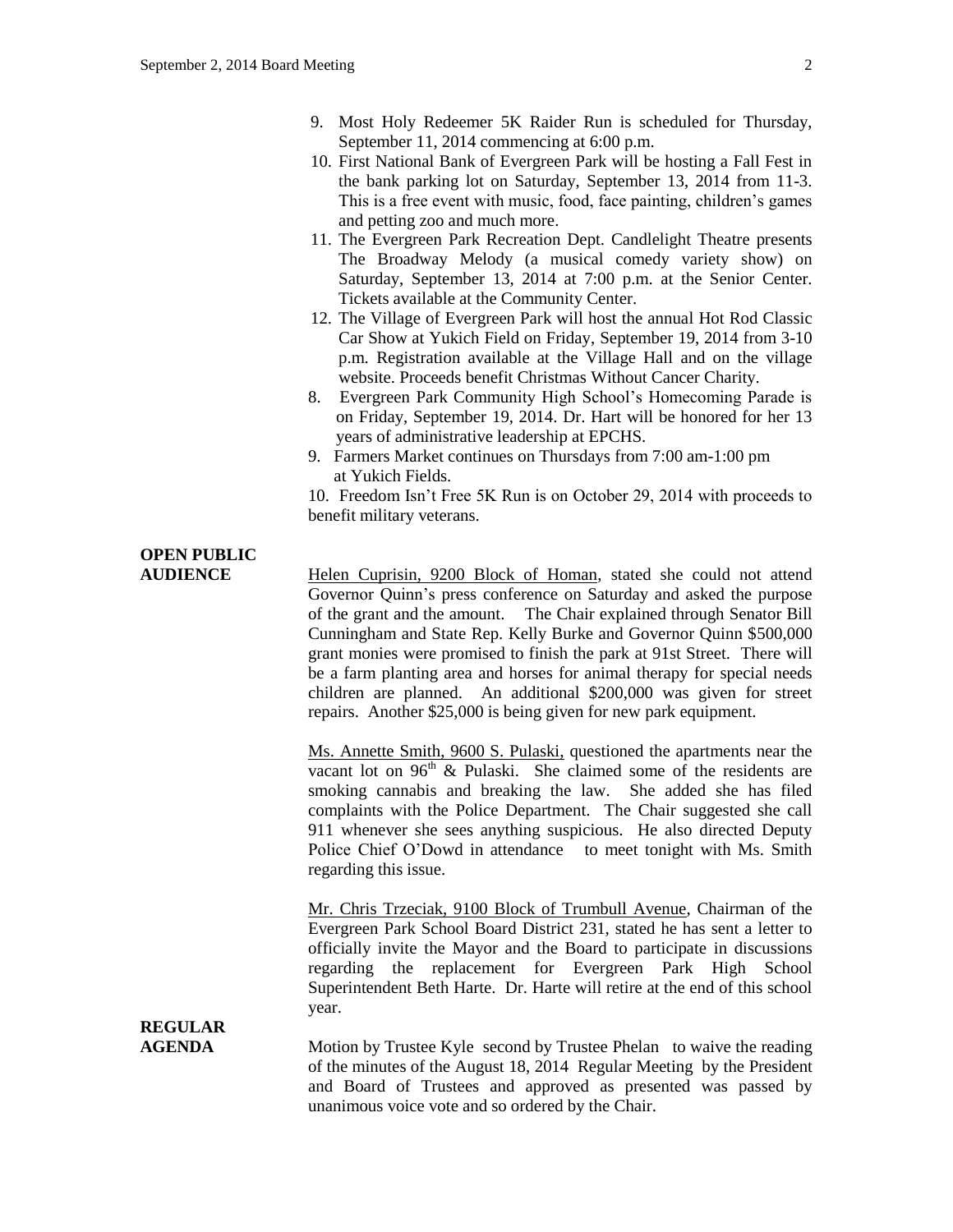#### **RESOLUTION**

**NO. 21-2014** Motion by Trustee Marzullo second by Trustee Phelan, to approve **Resolution NO. 21-2014** with expenditures of the General Corporate Fund of  $$366,557.50$  and the Sewer and Water Fund in the amount of  $$308,435.92$  and the 95<sup>th</sup> Street TIF Fund  $$127.07$  and the Street Bond Fund \$12,525.00 for a total of \$ 687,645.49. Upon roll call, voting YES: Trustees Kyle, Marzullo, McQuillan, McKeown and Phelan; voting NO: NONE. The motion was passed and so ordered by the Chair.

### **WATER COLLECTORS**

**REPORT** Motion by Trustee Marzullo second by Trustee Phelan to approve the Water Collector's report in the amount of \$589,674.24 for August 2014 for information and file. The motion was passed by unanimous voice vote and so ordered by the Chair.

## **COLLECTORS**

**BUSINESS** 

**REPORT** Motion by Trustee McQuillan second by Trustee McKeown to approve the Village Collector's report for August 2014 for information and file in the amount of \$3,371,978.70. The Chair noted approximately 1.7 million is property tax. The motion was passed by unanimous voice vote and so ordered by the Chair.

**CERTIFICATES** Motion by Trustee Marzullo second by Trustee McQuillan to accept the application for Business Regulation Certificate and License for WALGREEN'S to operate a retail pharmacy located at 3959 W. 95<sup>th</sup> Street in Evergreen Park. The Chair congratulated Building Commissioner Clohessy, PW Director Lorenz and Village Engineer Tim Klass on the completed project. Trustee Marzullo stated contrary to social media McDonalds is not going in the old Walgreen's site. Upon roll call voting YES: Trustees Marzullo, McQuillan, McKeown, Phelan and Kyle; voting NO: NONE. The motion was passed and so ordered by the Chair.

> Motion by Trustee Phelan second by Trustee McKeown, to accept the application for Business Regulation Certificate and License for **LORI'S CLOSET** to operate a retail boutique located at 3350 W. 95<sup>th</sup> Street in Evergreen Park. Upon roll call voting YES: Trustees McQuillan, McKeown, Phelan, Kyle and Marzullo; voting NO: NONE. The motion was passed and so ordered by the Chair.

### **ORDINANCE**

**NO. 19-2014** Motion by Trustee McKeown second by Trustee Kyle to approve **ORDINANCE NO. 9-2014,' AN ORDINANCE AMENDING SECTION, 3-58, FEES AND LIMITATIONS OF CHAPTER 3, ALCOHOLIC LIQUOR, OF THE EVERGREEN PARK MUNICIPAL CODE BY INCREASING THE NUMBER OF CLASS C LIQUOR LICENSES."** This adds the Walmart license to the total of licenses issued. The Chair noted they have kept their word and cleaned up the parking lot as promised. Trustee Marzullo agreed. Upon roll call voting YES: Trustees McKeown, Phelan, Kyle, Marzullo and McQuillan; voting NO: NONE. The motion was passed and so ordered by the Chair.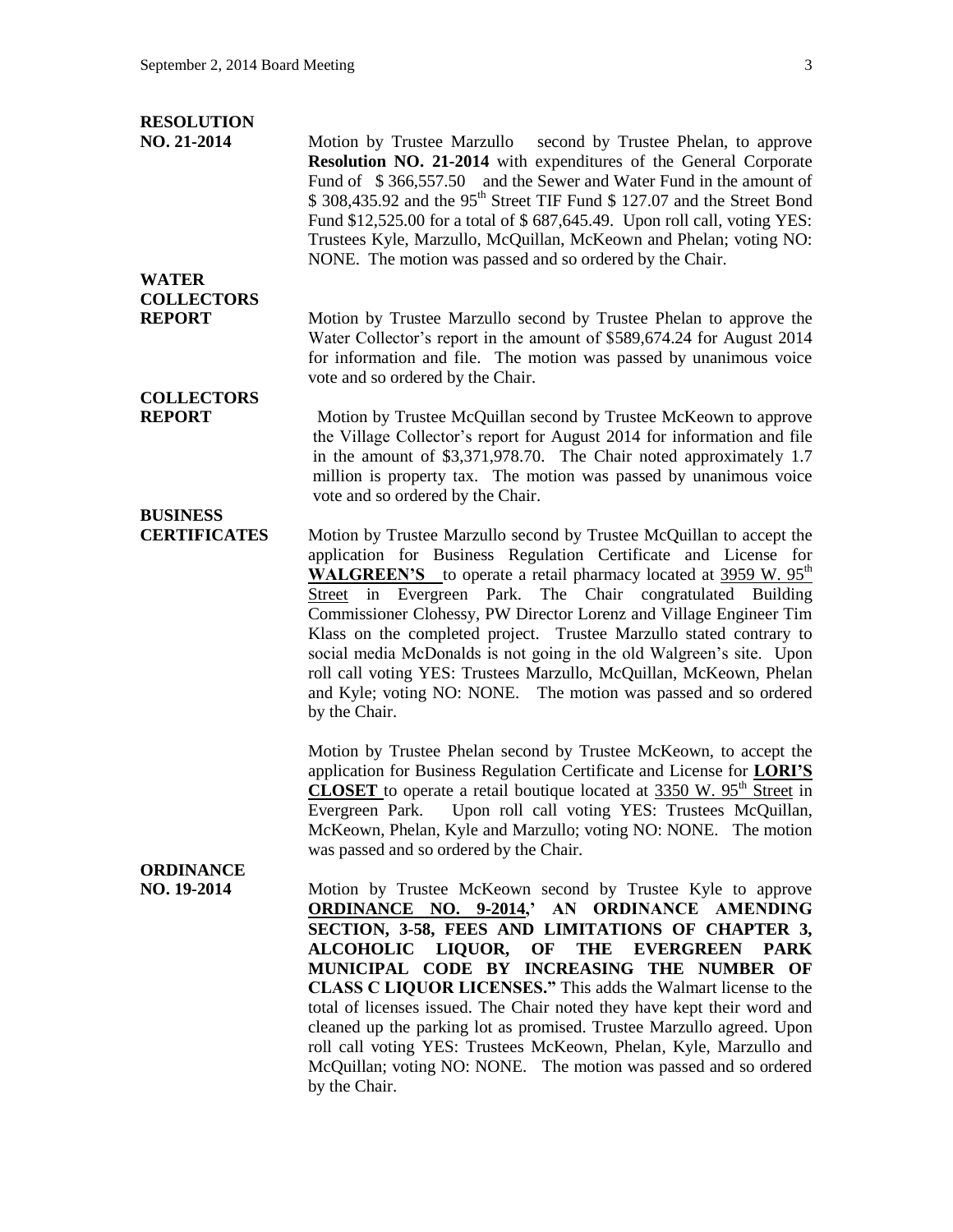#### **PROCLAMATIONS**

Motion by Trustee Marzullo second by Trustee McQuillan to approve the Proclamation, *" Declaring September 17-23, 2014 as Constitution Week in the Village of Evergreen Park, Illinois"* Upon roll call voting YES: Trustees Phelan, Kyle, Marzullo, McQuillan and McKeown; voting NO: NONE. The motion was passed and so ordered by the Chair.

#### **ST. XAVIER 5K COUGAR RUN** Motion by Trustee McKeown second by Trustee Phelan to approve the request for the  $14<sup>th</sup>$  annual St. Xavier University 5K Cougar Run/Walk to be held on September 27, 2014 during St. Xavier Homecoming Weekend. Upon roll call voting YES: Trustees Kyle, Marzullo, McQuillan, McKeown and Phelan; voting NO: NONE. The motion was passed and so ordered by the Chair.

### **TAVERN ON THE**

**GREEN EVENTS** Motion by Trustee McQuillan second by Trustee Kyle to approve the request from Tavern on the Green to host (2) two tent events. The John Geary and Kathy Gibson "Fight On" memorial golf outing and after party on Saturday, September 13, 2014. Trustee McQuillan asked if the Trumbull will be closed, the Chair replied no, it will remain open for traffic. Also, a second request to host the EPCHS alumni on Friday, September 19, 2014 after the football game. The Chair stated he will ask Mr. Pappas the owner to inform his neighbors in writing regarding these events. Upon roll call voting YES: Trustees Marzullo, McQuillan, McKeown, Phelan and Kyle; voting NO: NONE. The motion was passed and so ordered by the Chair.

### **FREEDOM ISN'T FREE**

**5 K RUN** Motion by Trustee McKeown second by Trustee McQuillan to approve the request from second annual "Freedom Isn't Free 5-K Run" event on Sunday, October 26, 2014. This event run by Shawn Hughes and honors local Marine Corps Cpl. Connor Lowery who gave the ultimate sacrifice and was killed in the line of duty. Upon roll call voting YES: Trustees McQuillan, McKeown, Phelan, Kyle and Marzullo; voting NO: NONE. The Motion was passed and so ordered by the Chair.

## **ENGINEER'S**

**REPORT** Tim Klass reported Mr. Palumbo of Orange Crush Paving will begin to repave problem areas as promised. The work will be done in three sessions; area residents will be notified. Paving will begin September 8 and will not interfere with planned village events.

#### **REPORT** The Attorney had no report.

## **DEPT. HEADS**

**ATTORNEY'S** 

**REPORTS** Youth Commissioner, Jim Feltz reported attendance has increased games with 1153 teens have used the Youth facilities between June and August of 2014. Fall hours are effective with Tuesday through Friday from 3:00 p.m. to 7 p.m. Babysitting classes will begin shortly.